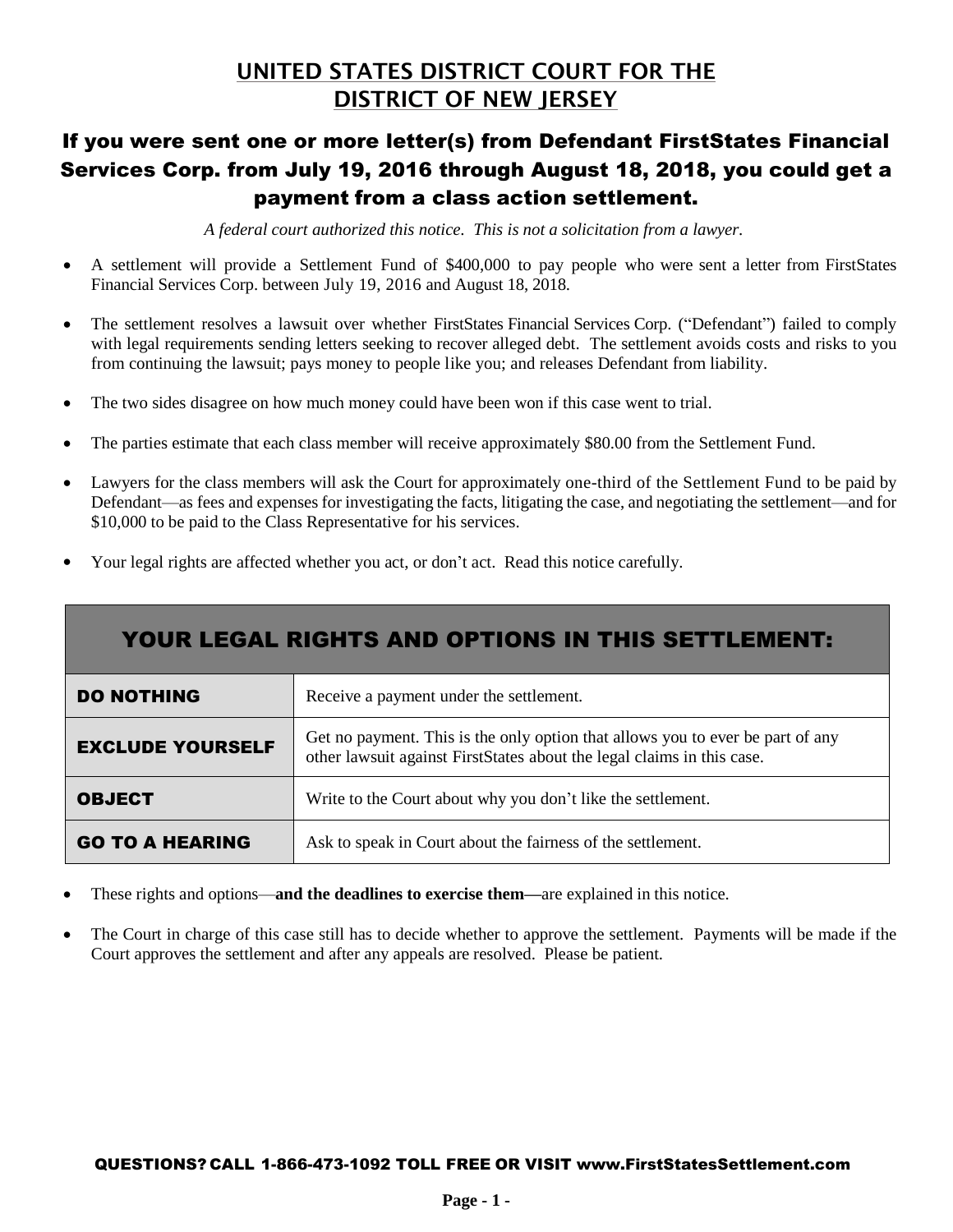# WHAT THIS NOTICE CONTAINS

| 1. What is contained in this notice package?                                 |  |
|------------------------------------------------------------------------------|--|
| What is this lawsuit about?<br>2.                                            |  |
| 3. Why is this a class action?                                               |  |
| 4. Why is there a settlement?                                                |  |
|                                                                              |  |
| 5. How do I know if I am part of the settlement?                             |  |
| Are there are exceptions to being included?                                  |  |
| 7. I'm still not sure if I am included.                                      |  |
|                                                                              |  |
| 8. What does the settlement provide?                                         |  |
| 9. When would I get my payment?                                              |  |
| 10. What am I giving up to get a payment to stay in the Class?               |  |
|                                                                              |  |
| 11. How do I get out of the settlement?                                      |  |
| 12. If I don't exclude myself, can I sue Defendant for the same thing later? |  |
| 13. If I exclude myself, can I get money from this settlement?               |  |
|                                                                              |  |
| 14. Do I have a lawyer in this case?                                         |  |
| 15. How will the lawyers be paid?                                            |  |
|                                                                              |  |
| 16. How do I tell the Court that I don't like the settlement?                |  |
| 17. What's the difference between objecting and excluding?                   |  |
|                                                                              |  |
| 18. When and where will the Court decide whether to approve the settlement?  |  |
| 19. Do I have to come to the hearing?                                        |  |
| 20. May I speak at the hearing?                                              |  |
|                                                                              |  |
| 21. What happens if I do nothing at all?                                     |  |
|                                                                              |  |
| 22. How do I get more information?                                           |  |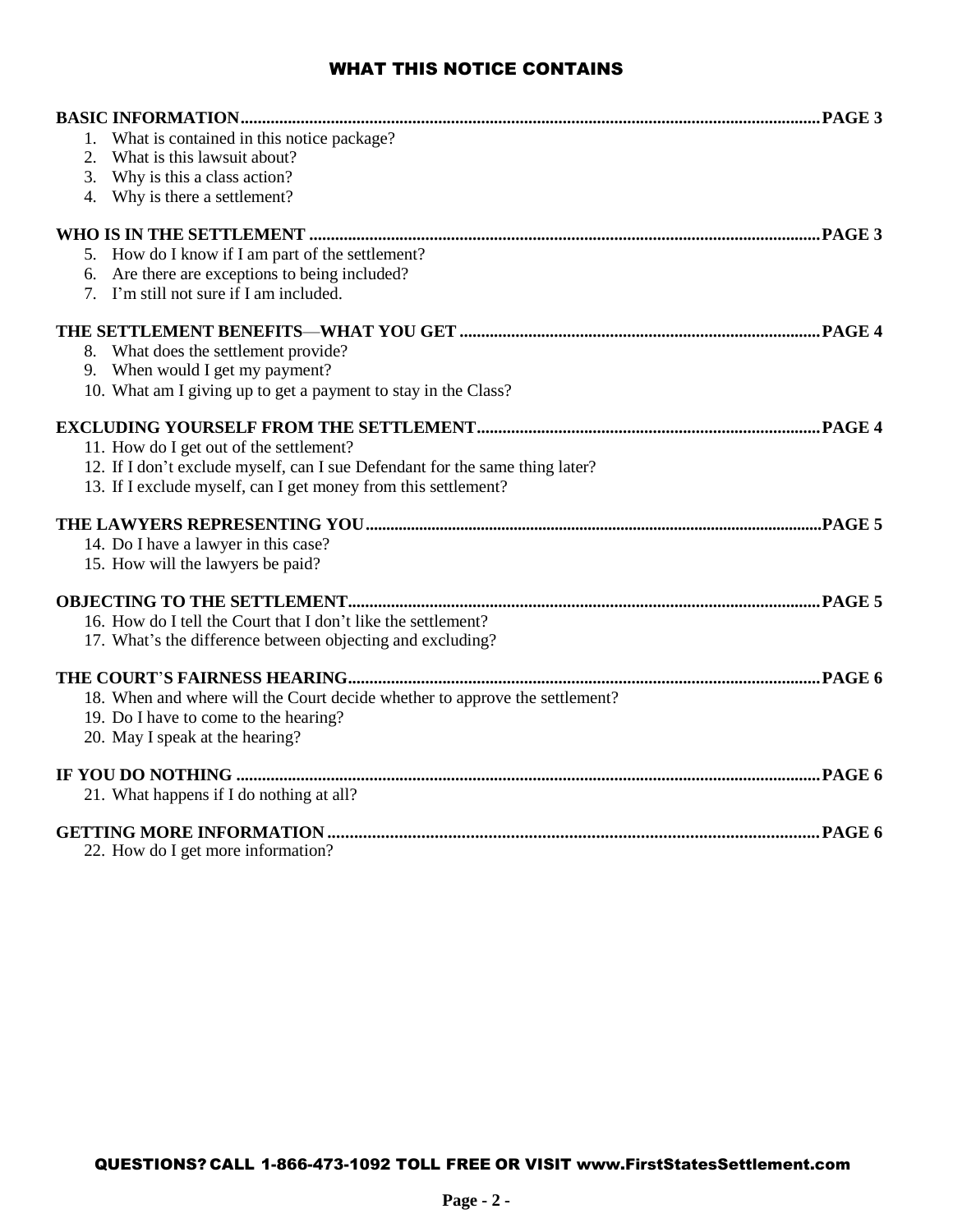### 1. What is contained in this notice package?

If you are a member of the class of persons described in section 5 below, you may be eligible to receive a payment from a class action settlement. This package explains the lawsuit, the settlement, your legal rights, what benefits are available, who is eligible for them, and how to get them.

You have a right to know about the proposed settlement of a class action lawsuit, and about all of your options, before the Court decides whether to approve the settlement. If the Court approves it, and after objections and appeals are resolved, an administrator appointed by the Court will make the payments that the settlement allows. You will be informed of the progress of the settlement.

The Court in charge of the case is the United States District Court for the District of New Jersey. This class action is *LaMonaca v. FirstStates Financial Services Corp.* The person who sued is called the Plaintiff, and the company he sued, FirstStates Financial Services Corp., is called the Defendant.

## 2. What is this lawsuit about?

The lawsuit claimed that Defendant failed to comply with the federal Fair Debt Collection Practices Act and state law by attempting to collect debt for which Plaintiff alleges there was no basis in contract or law. Defendant denies that it did anything wrong. The Complaint and Answer to the Complaint are available on the settlement website: www.firststatessettlement.com.

# 3. Why is this a class action?

In a class action, one or more people called Class Representative (in this case Vincent A. LaMonaca), sue on behalf of people who have similar claims. All these people are a Class or Class Members. One court resolves the issues for all Class Members, except for those who exclude themselves from the Class. U.S. District Judge Noel L. Hillman oversees this class action.

# 4. Why is there a settlement?

The Court did not decide in favor of the Plaintiff or the Defendant. There was no trial. Instead, both sides agreed to a settlement after vigorous pre-trial litigation, including motion practice, discovery, and mediation sessions in front of a professional mediator in Philadelphia, PA. By reaching a settlement agreement (which is available at www.firststatessettlement.com), the parties avoid the cost of a trial, and the people affected will get compensation. The Class Representative and the attorneys think the settlement is best for all Class Members.

# WHO IS IN THE SETTLEMENT

# 5. How do I know if I am part of the settlement?

You are receiving this notice because, according to Defendant's records, you were sent one or more letter(s) from Defendant FirstStates Financial Services Corp. in a form substantially similar to the FirstStates Letter attached to the Complaint as Exhibit A.

#### 6. Are there exceptions to being included?

You are not a Class Member if you are an employee, officer, director, legal representative, or agent of the Defendant.

## 7. I'm still not sure if I am included.

If you are still not sure whether you are included, you can ask for free help. You can call 1-866-473-1092 or visit www.firststatessettlement.com for more information.

#### QUESTIONS? CALL 1-866-473-1092 TOLL FREE OR VISIT www.FirstStatesSettlement.com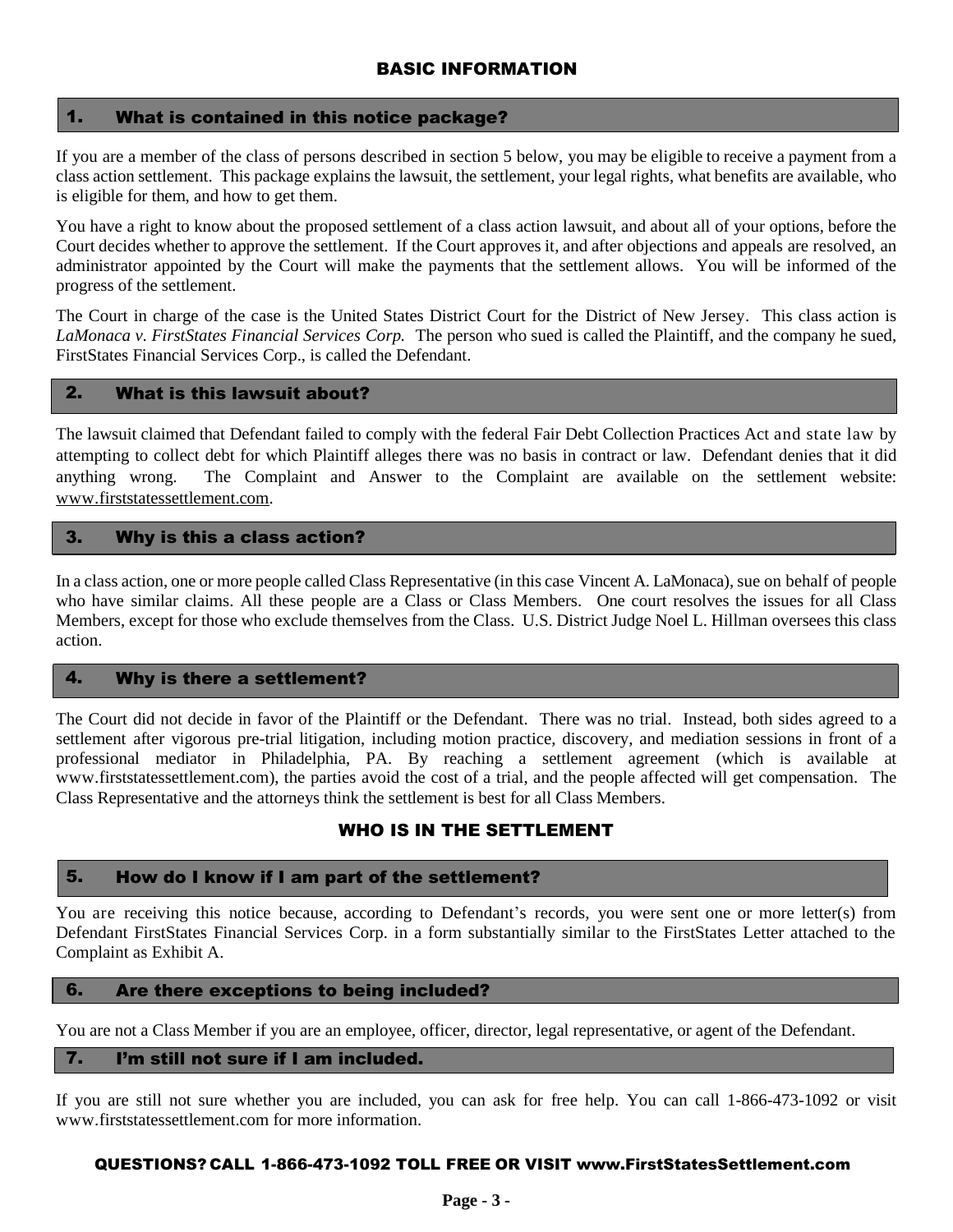# THE SETTLEMENT BENEFITS—WHAT YOU GET

## 8. What does the settlement provide?

Defendant has agreed to create a \$400,000 fund from which each Class Member who does not exclude him or herself from the settlement will be mailed a check.

# 9. When would I get my payment?

The Court will hold a hearing on June 16, 2021, at 1:00 p.m. at the United States District Court for the District of New Jersey, Mitchell H. Cohen Building & U.S. Courthouse, 4th & Cooper Streets, Camden, NJ 08101, Courtroom 3A, to decide whether to approve the settlement. If Judge Hillman approves the settlement after that, there may be appeals. It's always uncertain what the outcome of any appeals will be, and resolving them can take time, perhaps more than a year. Please be patient.

# EXCLUDING YOURSELF FROM THE SETTLEMENT

### 10. What am I giving up to get a payment or stay in the Class?

Unless you exclude yourself, you are staying in the Class, and that means that you can't sue, continue to sue, or be part of any other lawsuit against the Defendant about the legal issues in this case. It also means that all of the Court's orders will apply to you and legally bind you.

If you don't want a payment from this settlement, but you want to keep the right to sue or continue to sue any of the Defendant on your own, about the legal issues in this case, then you must take steps to get out. This is called excluding yourself—or is sometimes referred to as opting out of the Class.

#### 11. How do I get out of the settlement?

To exclude yourself from the settlement, you must send a letter by mail saying that you want to be excluded from *LaMonaca v. FirstStates Financial Services Corp*. Be sure to include your name, address, telephone number, and your signature. You must mail your exclusion request postmarked no later than **May 18, 2021** to:

> LaMonaca v. FirstStates Financial – Exclusion Request c/o Settlement Administrator PO Box 23680 Jacksonville, FL 32241

If you ask to be excluded, you will not get any settlement payment, and you cannot object to the settlement. You will not be legally bound by anything that happens in this lawsuit. You may be able to sue (or continue to sue) the Defendant in the future.

# 12. If I don't exclude myself, can I sue Defendant for the same thing later?

No. Unless you exclude yourself, you give up any right to sue Defendant for the claims that this settlement resolves. If you have a pending lawsuit, speak to your lawyer in that case immediately. You must exclude yourself from this Class to continue your own lawsuit. Remember, the exclusion deadline is **May 18, 2021.**

#### 13. If I exclude myself, can I get money from this settlement?

No. If you exclude yourself, you will not receive money from this settlement. But you may sue, continue to sue, or be part of a different lawsuit against Defendant.

#### QUESTIONS? CALL 1-866-473-1092 TOLL FREE OR VISIT www.FirstStatesSettlement.com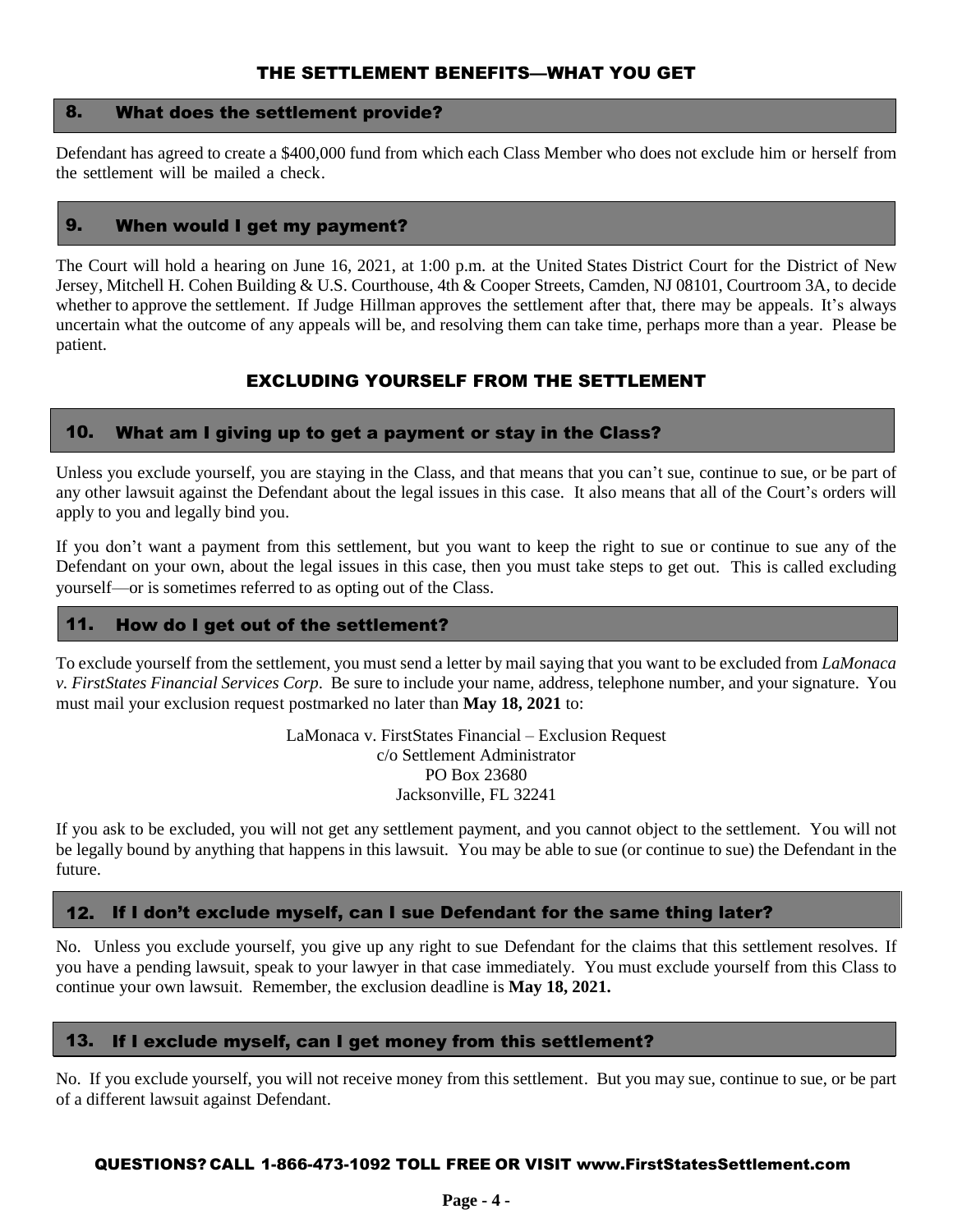# THE LAWYERS REPRESENTING YOU

#### 14. Do I have a lawyer in this case?

The law firm of Francis Mailman Soumilas, P.C. in Philadelphia, PA represents you and other Class Members. The contact information for this law firm is:

# **FRANCIS MAILMAN SOUMILAS, P.C.**

1600 Market Street, Suite 2510 Philadelphia, PA 19103

These lawyers are called Class Counsel. You will not be charged for these lawyers. If you want to be represented by your own lawyer, you may hire one at your own expense.

#### 15. How will the lawyers be paid?

Class Counsel will ask the Court to approve payment to them of approximately one-third of the Settlement Fund for attorneys' fees and expenses. The attorneys' fees would pay Class Counsel for investigating the facts, litigating the case, and negotiating the settlement. The Court may award less than this amount. Defendant has agreed not to oppose the request for fees and expenses. The costs of administering the settlement will be paid separately by the Defendant.

# OBJECTING TO THE SETTLEMENT

#### 16. How do I tell the Court that I don't like the settlement?

If you're a Class Member, you can object to the settlement if you don't like any part of it. You can give reasons why you think the Court should not approve it. The Court will consider your views. To object, you must send a letter saying that you object to the settlement in *LaMonaca v. FirstStates Financial Services Co*. Be sure to include: your name, the city and state in which you live, your telephone number, the reasons you object to the settlement; whether you plan to come to the Fairness Hearing and you (or anyone else) want to speak; if you have a lawyer (who is not one ofthe lawyersforthe class), the name of the lawyer(s) representing you; and if they exist, any agreements relating to your objection or the process of objecting. You must sign the letter yourself – an attorney or other representative cannot sign for you.

Your objection must be received by the Clerk of Court at the following address no later than **May 18, 2021.** You should also send copies of your objection **to** Counsel at the following addresses:

| <b>COURT</b>                        | <b>CLASS COUNSEL</b>           | <b>DEFENSE COUNSEL</b>            |
|-------------------------------------|--------------------------------|-----------------------------------|
| Clerk of Court                      | Francis Mailman Soumilas, P.C. | Deasey, Mahoney & Valentini, Ltd. |
| U.S. District Court                 | 1600 Market Street             | 103 Chesley Drive, Suite 101      |
| District of New Jersey              | Suite $2510$                   | Media, PA 19063                   |
| Mitchell H. Cohen Building $& U.S.$ | Philadelphia, PA 19103         |                                   |
| Courthouse                          |                                |                                   |
| $ 4th \&$ Cooper Streets            |                                |                                   |
| Camden, NJ $08101$                  |                                |                                   |
|                                     |                                |                                   |

#### 17. What's the difference between objecting and excluding?

**Objecting** is simply telling the Court that you don't like something about the settlement. You can only object if you stay in the Class.

**Excluding** yourself is telling the Court that you don't want to be part of the Class. If you exclude yourself, you have no basis to object because the case no longer affects you.

#### QUESTIONS? CALL 1-866-473-1092 TOLL FREE OR VISIT www.FirstStatesSettlement.com